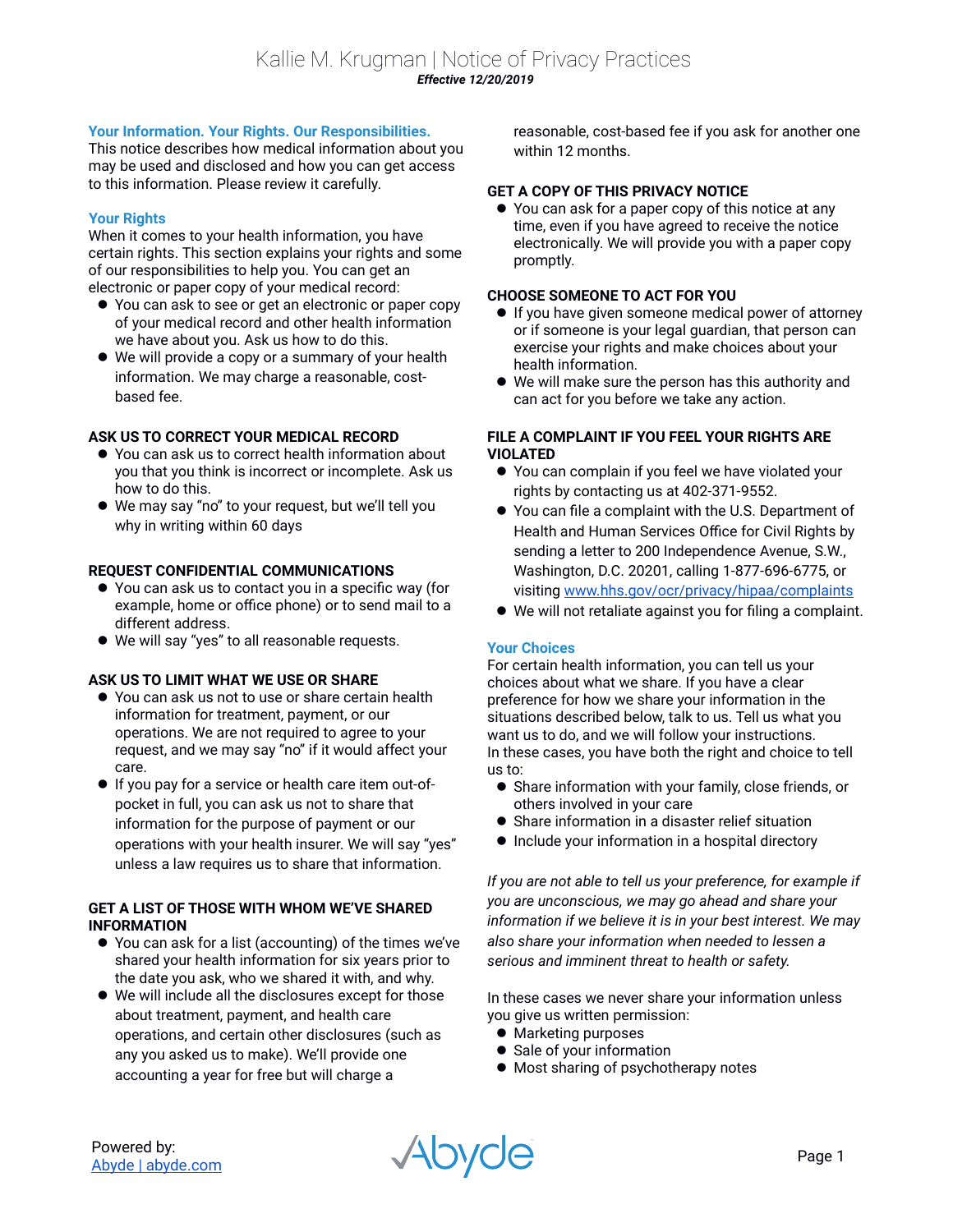In the case of fundraising:

 We may contact you for fundraising efforts, but you can tell us not to contact you again.

# **Our Uses and Disclosures**

## **HOW DO WE TYPICALLY USE OR SHARE YOUR HEALTH INFORMATION?**

We typically use or share your health information in the following ways:

## **TREAT YOU**

We can use your health information and share it with other professionals who are treating you. *Example: A doctor treating you for an injury asks another doctor about your overall health condition.*

#### **RUN OUR ORGANIZATION**

We can use and share your health information to run our practice, improve your care, and contact you when necessary.

*Example: We use health information about you to manage your treatment and services.* 

# **BILL FOR YOUR SERVICES**

We can use and share your health information to bill and get payment from health plans or other entities. *Example: We give information about you to your health insurance plan so it will pay for your services.* 

## **HOW ELSE CAN WE USE OR SHARE YOUR HEALTH INFORMATION?**

We are allowed or required to share your information in other ways – usually in ways that contribute to the public good, such as public health and research. We have to meet many conditions in the law before we can share your information for these purposes. For more information see:

www.hhs.gov/ocr/privacy/hipaa/understanding/consum ers/index.html

## **HELP WITH PUBLIC HEALTH AND SAFETY ISSUES**

We can share health information about you for certain situations such as:

- Preventing disease
- Helping with product recalls
- Reporting adverse reactions to medications
- Reporting suspected abuse, neglect, or domestic violence
- Preventing or reducing a serious threat to anyone's health or safety

#### **DO RESEARCH**

We can use or share your information for health research.

#### **COMPLY WITH THE LAW**

We will share information about you if state or federal laws require it, including with the Department of Health and Human Services if it wants to see that we're complying with federal privacy law.

#### **RESPOND TO ORGAN AND TISSUE DONATION REQUESTS**

We can share health information about you with organ procurement organizations.

## **WORK WITH A MEDICAL EXAMINER OR FUNERAL DIRECTOR**

We can share health information with a coroner, medical examiner, or funeral director when an individual dies.

# **ADDRESS WORKERS' COMPENSATION, LAW ENFORCEMENT, AND OTHER GOVERNMENT REQUESTS**

We can use or share health information about you:

- **•** For workers' compensation claims
- **•** For law enforcement purposes or with a law enforcement official
- With health oversight agencies for activities authorized by law
- For special government functions such as military, national security, and presidential protective services

## **RESPOND TO LAWSUITS AND LEGAL ACTIONS**

We can share health information about you in response to a court or administrative order, or in response to a subpoena.

#### **Our Responsibilities**

- We are required by law to maintain the privacy and security of your protected health information.
- We will let you know promptly if a breach occurs that may have compromised the privacy or security of your information.
- We must follow the duties and privacy practices described in this notice and give you a copy of it.
- We will not use or share your information other than as described here unless you tell us we can in writing. If you tell us we can, you may change your mind at any time. Let us know in writing if you change your mind.

## **FOR MORE INFORMATION SEE:**

www.hhs.gov/ocr/privacy/hipaa/understanding/consum ers/noticepp.html

# **CHANGES TO THE TERMS OF THIS NOTICE**

We can change the terms of this notice, and the changes will apply to all information we have about you. The new notice will be available upon request, in our office, and on our website.

Powered by:

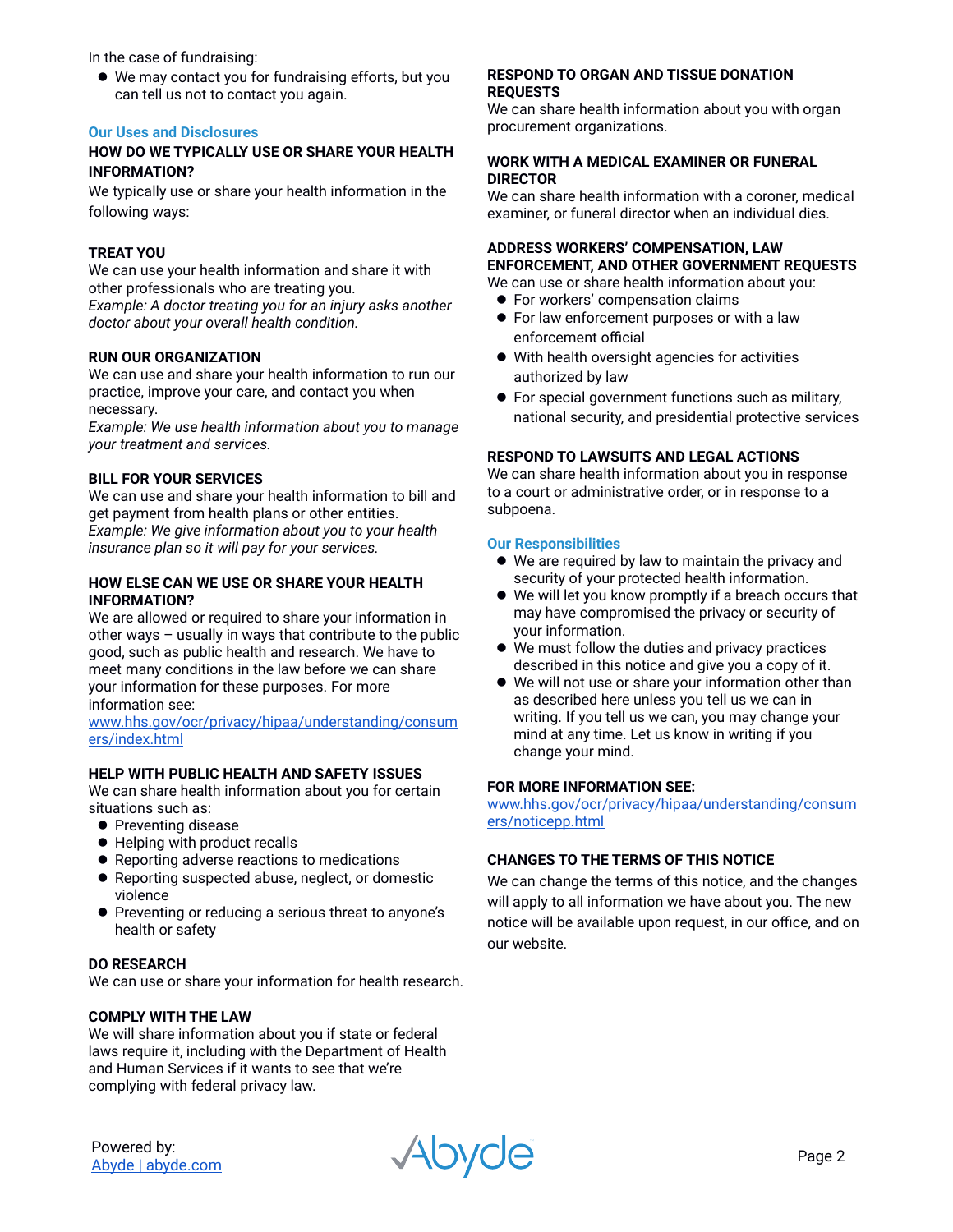## **Sus información. Sus derechos. Nuestras responsabilidades.**

Este aviso describe cómo se puede utilizar y divulgar su información médica, y cómo usted puede conseguir el acceso a esta información. Por favor, léalo con atención.

# **Sus derechos**

Usted tiene ciertos derechos cuando se trata de su información de salud. Esta sección explica sus derechos y algunas de nuestras responsabilidades para ayudarlo.

# **Obtener una copia electrónica o impresa de su historia clínica**

- Puede solicitar ver u obtener una copia electrónica o impresa de su historia clínica, o bien de otra información médica que tengamos sobre usted. Consúltenos cómo hacerlo.
- Le proporcionaremos una copia o un resumen de su información médica, generalmente dentro de los 30 días posteriores a su solicitud. Podemos cobrar una tarifa razonable en base a los costos.

# **Solicitar una corrección de su historia clínica**

- Puede solicitarnos una corrección de la información médica sobre usted que considere incorrecta o incompleta. Consúltenos cómo hacerlo.
- Podemos decir "no" a su solicitud, pero le informaremos el motivo por escrito dentro de un plazo de 60 días.

# **Solicitar comunicaciones confidenciales**

- Puede solicitar que nos comuniquemos con usted de una manera específica (por ejemplo, al teléfono de su casa u oficina) o que le enviemos la correspondencia a otra dirección.
- Diremos "sí" a todas las solicitudes razonables.

# **Delimitar la información que nos permite usar y compartir**

- Puede solicitar que no usemos o ni compartamos cierta información médica para el tratamiento, pago o gestiones internas. No estamos obligados a aceptar su solicitud, y podemos decir "no" si esto afectara su atención.
- Si paga la totalidad de un servicio o producto de atención médica en efectivo, puede solicitar que no compartamos con su aseguradora de salud tal información para los efectos de pagos o gestiones internas. Diremos "sí" a menos que nos veamos obligados por ley a compartir esa información.

# **Obtener una lista de aquellos con los que hemos compartido su información**

- Puede solicitar una lista (recuento) de las veces que hemos compartido su información médica durante los seis años anteriores a la solicitud, además de con quién la compartimos y por qué.
- Incluiremos todas las divulgaciones, excepto las relacionadas con el tratamiento, el pago y los procedimientos de atención médica, así como algunas otras divulgaciones (por ejemplo, las que usted nos hubiere solicitado).

# **Obtener una copia de este aviso de privacidad**

 Puede solicitar una copia impresa de este aviso en cualquier momento, incluso si ha aceptado recibirlo electrónicamente. Le proporcionaremos una copia impresa de inmediato.

# **Elegir a alguien para que actúe en su nombre**

- Si le ha dado a alguien un poder notarial médico o si alguien es su tutor legal, esa persona puede ejercer los derechos en su nombre y tomar decisiones sobre su información de salud.
- Nos aseguraremos de que la persona tenga esta autoridad y pueda actuar en su nombre antes de tomar cualquier medida.

# **Presentar una queja si considera que se violan sus derechos**

- Puede presentar una queja si cree que hemos violado sus derechos comunicándose con nosotros al 402- 371-9552.
- Puede presentar una queja ante la Oficina de Derechos Civiles del Departamento de Salud y Servicios Humanos de los EE. UU., enviando una carta a 200 Independence Avenue, SW, Washington, DC 20201, llamando al 1-877-696-6775 o visitando www.hhs.gov/ocr/privacy/hipaa/complaints.
- No tomaremos represalias en su contra por presentar un reclamo.

# **Sus Opciones**

Para cierta información de salud, puede decirnos sus opciones sobre lo que compartimos. Si tiene una preferencia clara sobre cómo compartimos su información en las situaciones que se describen a continuación, comuníquese con nosotros. Díganos qué quiere que hagamos y seguiremos sus instrucciones.

En estos casos, tiene el derecho y la opción de decirnos que: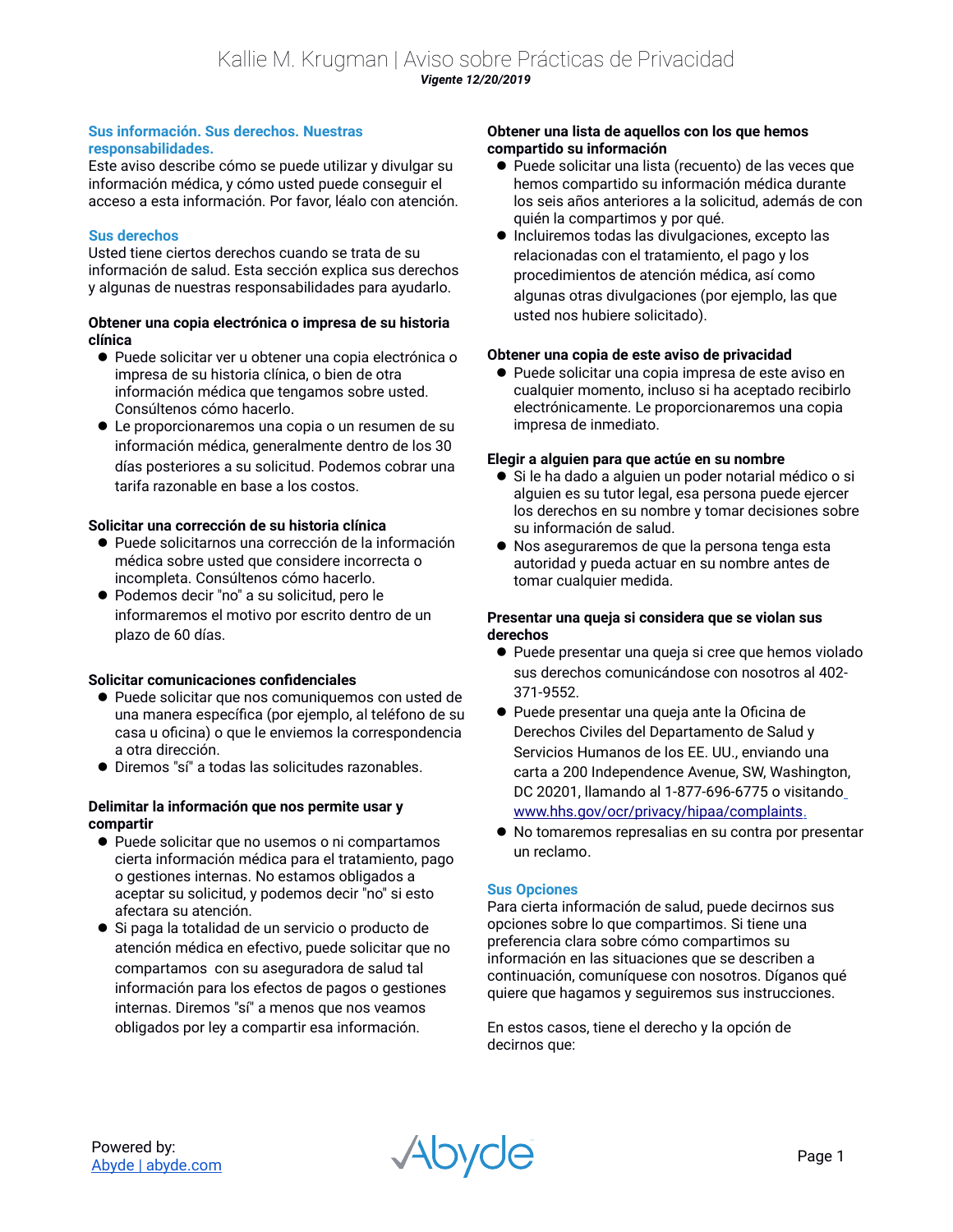- Compartamos la información con su familia, amigos cercanos u otras personas involucradas en su atención.
- Compartamos la información en una situación de emergencia.
- Incluir su información en un directorio de hospitales

*Si no puede decirnos su preferencia, por ejemplo, si está inconsciente, podemos seguir adelante y compartir su información si creemos que es lo mejor para usted. También podemos compartir su información cuando sea necesario para disminuir una amenaza grave e inminente para la salud o la seguridad.*

En estos casos, nunca compartimos su información a menos que nos dé permiso por escrito:

- Fines de marketing
- Venta de su información
- Mayor intercambio de notas de psicoterapia

En el caso de la recaudación de fondos:

 Podemos contactarlo para recaudar fondos, pero puede decirnos que no lo contactemos nuevamente.

# **Nuestros Usos y Divulgaciones**

# **¿Cómo usamos o compartimos habitualmente su información médica?**

Habitualmente usamos o compartimos su información médica de las siguientes maneras:

# **Para ofrecerle tratamiento**

Podemos usar su información médica y compartirla con otros profesionales que lo estén tratando. *Ejemplo: un médico que lo trata por una lesión le pregunta a otro médico sobre su estado general de salud.*

**Para gestiones de nuestra organización** Podemos usar y compartir su información de salud para ejecutar nuestra práctica, mejorar su atención y contactarlo cuando sea necesario. *Ejemplo: Utilizamos su información médica para administrar su tratamiento y servicios.*

# **Para facturarie por sus servicios**

Podemos usar y compartir su información médica para facturar y recibir pagos de los planes de salud u otras entidades.

*Ejemplo: Le damos información sobre usted a su plan de seguro médico para que pague por sus servicios.*

## **¿De qué otra manera podemos usar o compartir su información médica?**

En ocasiones se nos permite o requiere que compartamos su información de otras maneras, generalmente de modo que contribuya al bien público, como la salud pública y la investigación. Tenemos que cumplir muchas condiciones estipuladas por ley antes de

## poder compartir su información para estos fines. Para más información, visite:

www.hhs.gov/ocr/privacy/hipaa/understanding/consum ers/index.html

## **Ayudar en materia de salud pública y seguridad**

Podemos compartir su información médica para ciertos fines como:

- **•** Prevenir enfermedades
- Ayudar con el retiro de productos
- $\bullet$  Informar sobre reacciones adversas a medicamentos
- Informar sospechas de abuso, negligencia o violencia doméstica
- Prevenir o reducir una amenaza grave para la salud o seguridad de cualquier persona

## **Investigar**

Podemos usar o compartir su información para la investigación médica.

## **Cumplir con las leyes**

Compartiremos información sobre usted si las leyes estatales o federales lo exigen, incluso con el Departamento de Salud y Servicios Humanos si este deseara verificar nuestro cumplimiento de la ley federal de privacidad.

# **Responder a las solicitudes de donación de órganos y tejidos**

Podemos compartir información médica sobre usted con organizaciones de obtención de órganos.

# **Trabajar con un médico forense o director de funeraria**

Podemos compartir su información médica con un juez de instrucción, médico forense o director de una funeraria.

## **Respaldar indemnizaciones laborales, aplicación de la ley y otras solicitudes gubernamentales**

Podemos usar o compartir su información médica:

- Para reclamos de indemnización laboral
- Con fines de aplicación de la ley o con un oficial del orden público Con agencias de supervisión de la salud para actividades autorizadas por la ley
- Para funciones gubernamentales especiales, como servicios militares, de seguridad nacional y de protección presidencial

# **Para responder a demandas y acciones legales**

Podemos compartir información médica sobre usted en respuesta a una orden judicial o administrativa, o a una citación.

# **Nuestras responsabilidades**

 Estamos obligados por ley a mantener la privacidad y seguridad de su información médica personalmente identificable.